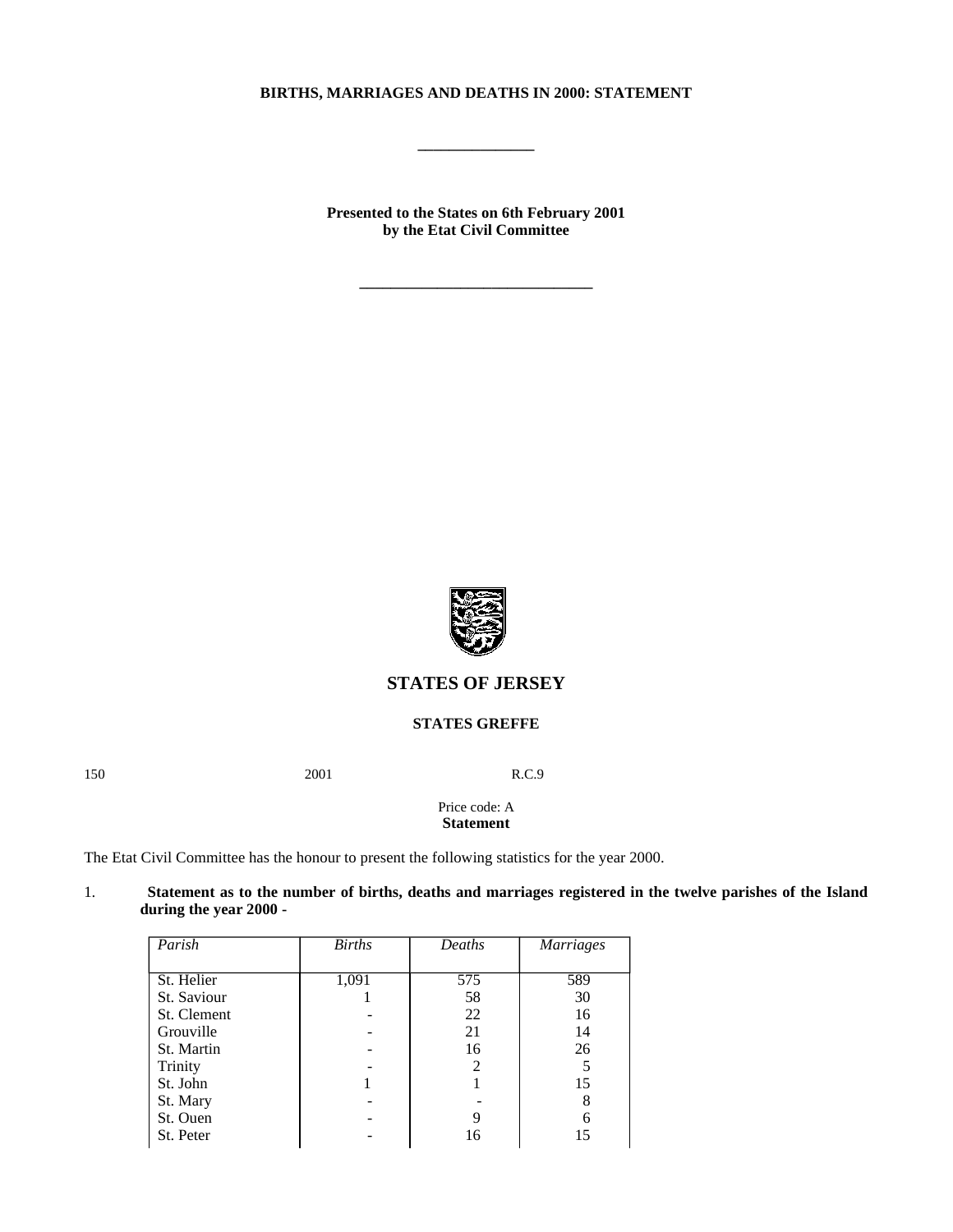| St. Brelade  | -                            | າເ<br>ر ر | 69 |
|--------------|------------------------------|-----------|----|
| St. Lawrence | $\overline{\phantom{0}}$     | nr.<br>23 |    |
| TOTAI S      | $09^\circ$<br>1,U <i>J</i> U | 784       |    |

- Notes: (i) When the various re-registrations are deducted from the official birth registrations shown above, the actual number of children born in the Island in 2000 was 976. This is the first time since 1986 that the birth rate has dropped below 1,000.
	- (ii) The number of marriages performed in the Office of the Superintendent Registrar in 2000 was 541. This was 44 fewer than in 1999. The most popular months for marriages were August  $(119)$  and September (139).
	- (iii) During the year 287 couples came to the Island to be married. The most popular months were September (62), June (48) and August (41).